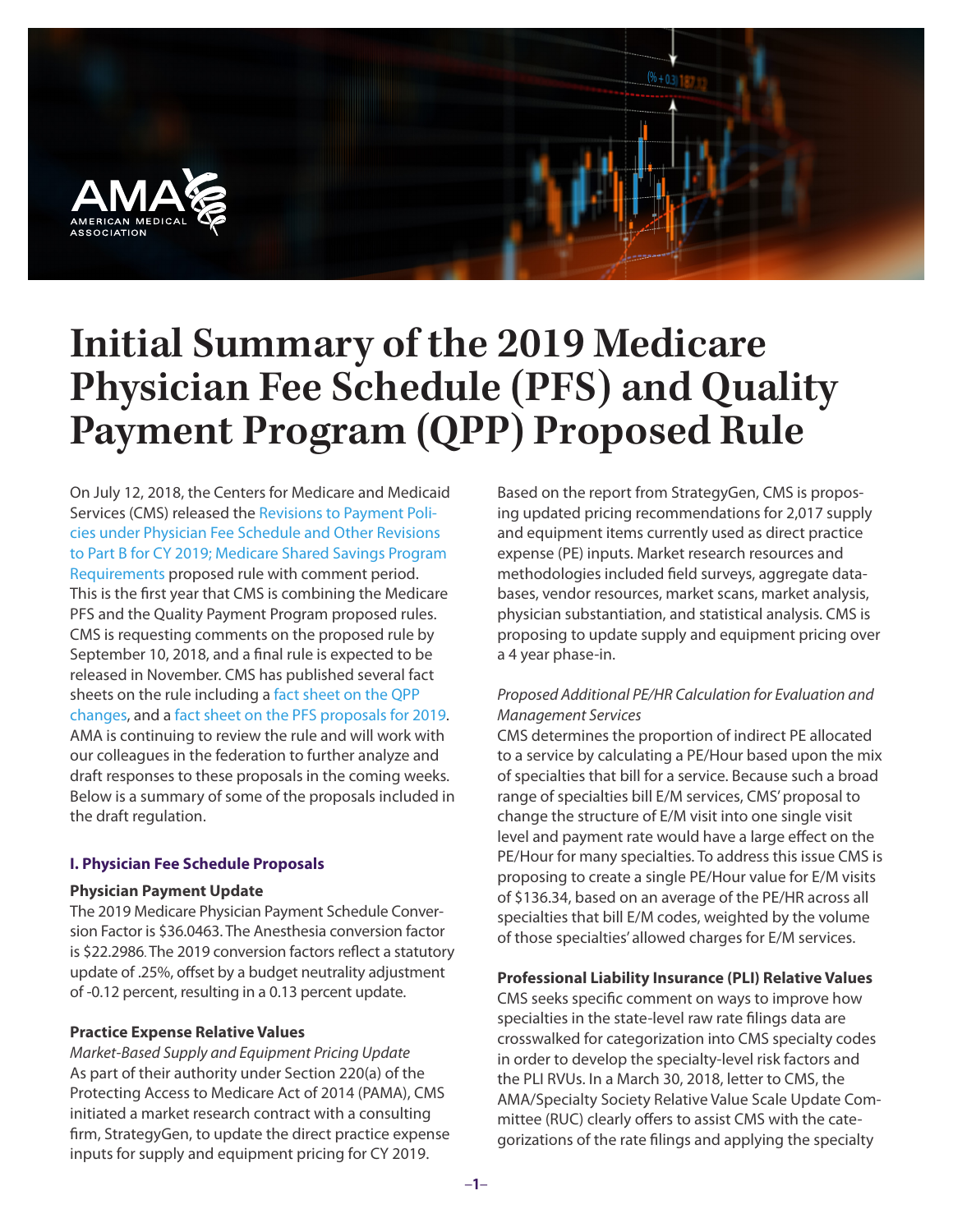descriptions from the rate filings to the appropriate specialty codes.

CMS proposes to add 28 codes identified as low volume services to the list of codes for anticipated specialty assignment. These codes are reported with the -26 modifier and were submitted by the RUC as part of the February recommendations to CMS.

In the Addendum for the CY 2019 Malpractice Risk Factors and Premium Amounts by Specialty, CMS continues to crosswalk non-MD/DO specialties to the lowest MD/ DO risk factor specialty, Allergy Immunology. The RUC has consistently maintained that a risk factor linked to a physician specialty is too high for many of the non-physician health care professions.

For 2019, cardiothoracic surgery and neurosurgery, specialties with high professional liability costs, are proposed to receive positive impacts to payments related to their insurance costs.

## **Global Surgery Data Collection**

The Medicare Access and CHIP Reauthorization Act of 2015 (MACRA) required CMS to implement a process to collect data on postoperative visits and use these data to assess the accuracy of global surgical package valuation. Beginning July 1, 2017, CMS required groups with 10 or more practitioners in nine states to use the no-pay CPT code 99024 to report postoperative visits for specified procedures. Of practitioners that met the criteria for reporting, only 45 percent participated — this varied substantially by specialty. Among procedures performed by "robust reporters" of 99024, only 16 percent of 010-day global services and 87 percent of 090-day global services had one or more matched visits reported (volume-weighted). The Agency is soliciting comments pertaining to increased compliance and also whether visits are typically being performed in the 010 day global period. Also, they are soliciting comment on whether they should mandate the usage of modifiers -54 "for surgical care only" and -55 "post-operative management only", regardless of whether the transfer of care is formalized.

# **2019 Potentially Misvalued Codes List**

Each year, CMS proposes a list of potentially misvalued codes for review by the *RUC* and possible adjustment. Since 2006, the RUC and CMS have identified 2,386 services through 20 different screening criteria for further review by the RUC. The RUC's efforts for 2009-2018 have resulted in \$5 billion for redistribution within the Medicare Physician Payment Schedule. CMS received

public nominations identifying nine codes as potentially misvalued for review in future rulemaking.

## **RUC Recommendations**

CMS announced proposed work relative values for nearly 200 CPT codes reviewed by the AMA/Specialty Society RVS Update Committee. CMS proposed to accept 71 percent of the RUC recommendations and 81 percent of the RUC's Health Care Professional Advisory Committee recommendations for CPT 2019. The AMA will advocate that CMS adopt the RUC recommendations. For example, the RUC recommendation for new CPT code 994X7 for chronic care management personally delivered by a physician was based on survey data from more than 150 physicians and CMS has instead proposed to value the service using a flawed formulaic approach. CMS did not consider the RUC recommendation for 20 x-ray services as formal surveys were not conducted by radiology and other specialties. Instead, CMS proposes to value these x-ray services the same, regardless of anatomical area imaged or the number of views. The RUC will work with national medical specialty societies to comment on the CMS proposals.

# **Modernizing Medicare Physician Payment by Recognizing Communication Technology-Based Services**

CMS seeks to expand access to medical care using telecommunications technology by proposing to cover a number of new services. CMS asks for comment on the description, coverage and valuation of three new CMS created HCPCS codes including: brief, non-face-to-face appointments via communications technology (virtual check-ins); evaluation of patient submitted photos; and the foregoing codes bundled together for use by federally qualified health centers and rural health clinics. In addition, CMS proposes to value new CPT codes for Interprofessional Internet Consultation (CPT codes 994X6, 994X0) consistent with AMA ongoing recommendations while also proposing to unbundle and cover existing CPT codes (99446, 99447, 99448, and 99449). CMS also proposes to cover and value new CPT codes for Chronic Care Remote Physiologic Monitoring (990X0, 990X1, and 994X9) also consistent with AMA ongoing advocacy.

Also, CMS proposes modifications to existing regulations required by the recent passage of the Bipartisan Budget Act of 2018 mandating expanded coverage of telehealth (two-way audio, visual real time communication between physician and patient). CMS proposes to expand coverage of telehealth services and modify or remove limitations relating to geography and patient setting for certain telehealth services, including for end-stage renal disease home dialysis evaluation; diagnosis, evaluation,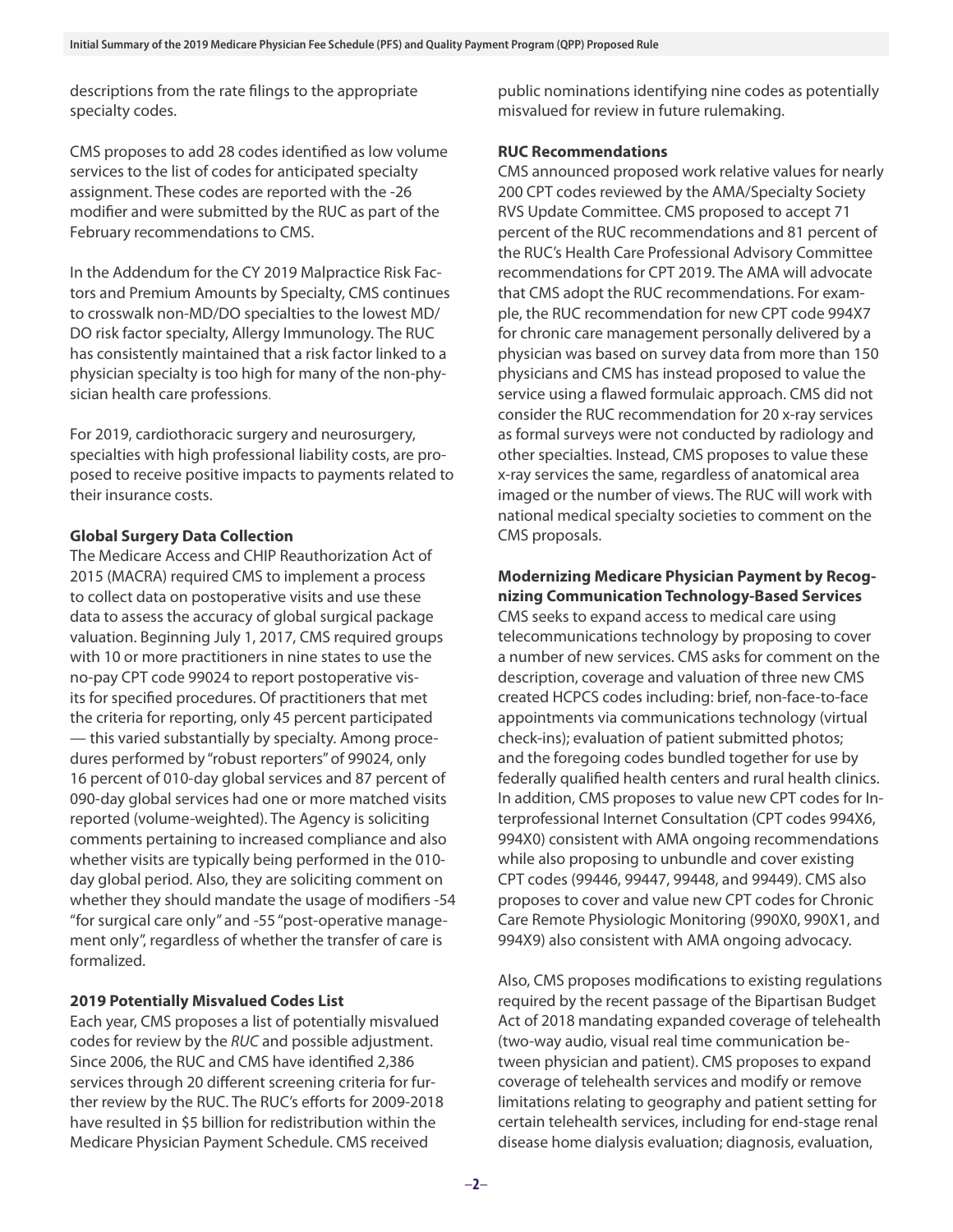and treatment of an acute stroke; and, services furnished by certain practitioners in certain accountable care organizations. CMS also proposes to expand telehealth coverage for prolonged preventive services (but coverage would still be subject to statutory geographic and originating site restrictions). The AMA is very supportive of proposals to expand telehealth coverage.

# **Evaluation and Management (E/M) Proposals for 2019**

# *Removing Restrictions on E/M Coding*

CMS' proposal eliminates the requirement to document medical necessity of furnishing visits in the home rather than office. Home visits (CPT codes 99341-99350) are paid significantly higher than office visits. The proposal also eliminates the prohibition on same-day E/M visits billed by physicians in the same group or medical specialty.

# *Documentation Changes for Office/Other Outpatient/ Home Visits*

CMS is considering eliminating CPT codes for office visits and creating a single G code. However, logistical considerations related to secondary payers led CMS to propose to continue to use existing CPT structure.

Physicians will be allowed to choose method of documentation, among the following options:

- 1. 1995 or 1997 Evaluation and Management Guidelines for history, physical exam and medical decision making (current framework for documentation)
- 2. Medical decision making only
- 3. Physician time spent face-to-face with patients

CMS assumes that some physicians will continue to document and report among the five levels of codes. CMS will only require documentation to support the medical necessity of the visit and to support a level 2 CPT visit code.

In order to report an established office visit to Medicare, physicians need to document medical necessity and then one of the following:

- (1) Two of the three components: (1) problem-focused history that does not include a review of systems or a past, family or social history; (2) a limited examination of the affected body area or organ system; and (3) straightforward medical decision making measured by minimal problems, data review and risk; or
- (2) Straightforward medical decision making measured by minimal problems, data review and risk;

(3) Time personally spent by billing practitioner face-to-face with the patient. CMS is soliciting comment on what time should be required if this is the documentation selection (two options mentioned, 10 minutes (CPT defined typical time) or 16 minutes (weighted average of all established office visits).

CMS is seeking comment on other documentation systems (eg, Marshfield clinic). Comments are also sought on the impact of these proposals on clinical workflows and EHR systems. In addition, physicians will no longer be required to re-record elements of history and physical exam when there is evidence that the information has been reviewed and updated. CMS is seeking comment if this should be expanded to medical decision-making. CMS will eliminate re-entry of information regarding chief complaint and history that is already recorded by ancillary staff or the beneficiary. The practitioner must only document that they reviewed and verified the information.

# *Condensing Visit Payment Amounts*

CMS calls the system of 10 visits for new and established office visits "outdated" and proposes to retain the codes but simplify the payment for applying a single payment rate for level 2 through 5 office visits.

| <b>CPT Code</b><br><b>New Office Visits</b> | <b>CY 2018</b><br><b>Non-Facility</b><br><b>Payment Rate</b> | <b>CY 2019</b><br><b>Proposed</b><br><b>Non-Facility</b><br><b>Payment Rate</b> |
|---------------------------------------------|--------------------------------------------------------------|---------------------------------------------------------------------------------|
| 99201                                       | \$45                                                         | \$43                                                                            |
| 99202                                       | \$76                                                         | \$134                                                                           |
| 99203                                       | \$110                                                        |                                                                                 |
| 99204                                       | \$167                                                        |                                                                                 |
| 99205                                       | \$211                                                        |                                                                                 |

| <b>CPT Code</b><br><b>Est. Office Visits</b> | <b>CY 2018</b><br><b>Non-Facility</b><br><b>Payment Rate</b> | <b>CY 2019</b><br><b>Proposed</b><br><b>Non-Facility</b><br><b>Payment Rate</b> |
|----------------------------------------------|--------------------------------------------------------------|---------------------------------------------------------------------------------|
| 99211                                        | \$22                                                         | \$24                                                                            |
| 99212                                        | \$45                                                         | \$92                                                                            |
| 99213                                        | \$74                                                         |                                                                                 |
| 99214                                        | \$109                                                        |                                                                                 |
| 99215                                        | \$148                                                        |                                                                                 |

*Other Coding/Payment Proposals Related to E/M* CMS proposes to reduce payment by 50 percent for the least expensive procedure or visit that the same physician (or a physician in the same group practice) furnishes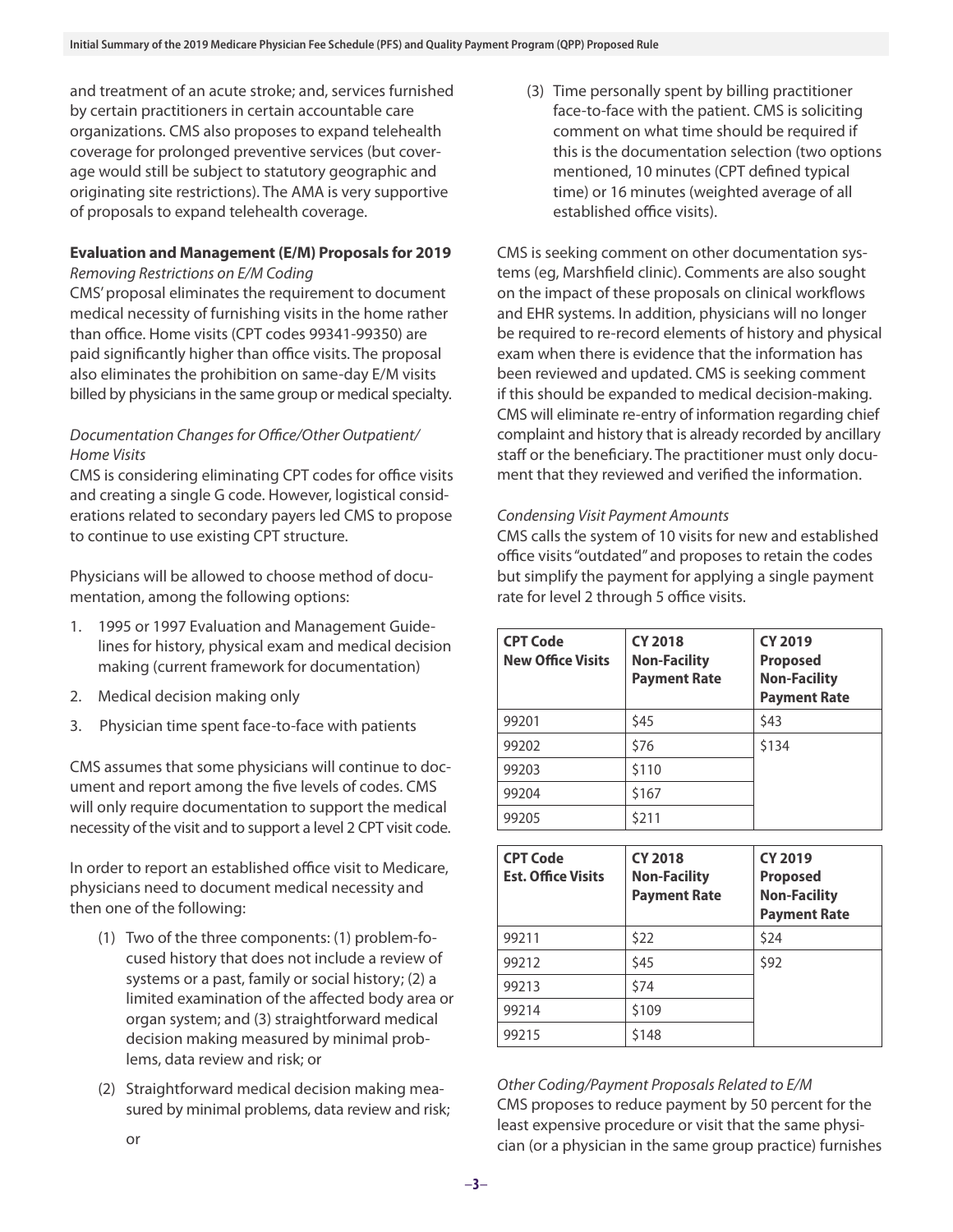on the same day as a separately identifiable E/M visit. The policy is not consistent with current valuation of procedures commonly performed with office visits, as duplicative resources have already been removed from the underlying procedure. It appears that CMS proposes this policy to offset payment increases to dermatology and other specialties that often report lower level office visit codes in conjunction with minor procedures.

CMS will add \$5 to each office visit performed for primary care purposes (definition to be determined via comment process) via a new code GPC1X. *Visit complexity inherent to evaluation and management associated with primary medical care services.*

CMS identified several specialties that often report higher level office visits and noted the potential reduction in payment. To offset this loss, CMS proposes to add \$14 to each office visits performed by the specialties listed below via a new code GCG0X. *Visit complexity inherent to evaluation and management associated with:*

*Allergy/Immunology Cardiology Endocrinology Hematology/Oncology Interventional Pain Management-Centered Care Neurology Obstetrics/Gynecology Otolaryngology Rheumatology Urology*

Podiatry would no longer report office visit codes 99201- 99215 and would be directed to report GPD0X *Podiatry services, medical examination and evaluation with initiation of diagnostic and treatment program, new patient*  (\$102) and GPD1X *Podiatry services, medical examination and evaluation with initiation of diagnostic and treatment program, established patient.* (\$67)

CMS modifies the practice expense methodology to compute a PE RVU for the new blended E/M payment rate by blending the PE/Hour across all specialties that bill E/M codes, weighted by the volume of those specialties' allowed E/M services.

A new prolonged service code will be implemented to add-on to any office visit lasting more than 30 minutes beyond the office visit (ie, hour long visits in total). The code GPRO1 *Prolonged evaluation and management or psychotherapy services(s) (List separately in addition to code for office or other outpatient Evaluation and Management or psychotherapy service)* will have a payment rate of \$67. A neurologist currently reporting a 99205 and spending more than 60 minutes with a patient would be paid \$211. Under the proposed new method, the neurologist would report 99202-99205, depending on their documentation selection,  $$134 + GCG0X$ ,  $$14 + GPRO1$ ,  $$67$ , for a combined payment of \$215. AMA staff will work to simulate the CMS impact analyses.

## *Implementation Date and Future Proposals*

The proposed implementation date is January 1, 2019. CMS is seeking comment on whether the implementation should be delayed to January 1, 2020. CMS will consider changes to Emergency Department Visits (CPT codes 99281-99285) and other E/M code sets in the future and seeks additional comment on these code families. In addition to implementation of a number of digital medicine/telehealth new payment opportunities, CMS calls for comments on additional codes and payment related to care coordination services.

# **Appropriate Use Criteria (AUC)**

The AUC program requires ordering providers to consult with applicable AUC through a qualified clinical decision support mechanism for applicable imaging services. CMS previously delayed implementation of this program by including a voluntary reporting period, which started in July 2018 and runs through December 2019. In 2020, the AUC program period will begin with an educational and operations testing period, during which CMS will continue to pay claims whether or not they correctly include AUC information. Additionally, in this proposed rule, CMS proposes to:

- Expand the definition of an applicable setting to include independent diagnostic testing facilities;
- Create significant hardship exceptions from the AUC requirements that are specific to the AUC program and independent of other Medicare programs;
- Establish the coding methods, to include G-codes and modifiers, to report the required AUC information on Medicare claims; and
- Allow non-physicians, under the direction of an ordering professional, to consult with AUC when the consultation is not performed personally by the ordering professional.

CMS clarified that the AUC consultation information must be reported on all claims for an applicable imaging service (e.g., if separate, both the technical and professional claim must include the AUC information). CMS also invites comments on how to identify potential outliers that will be subject to prior authorization.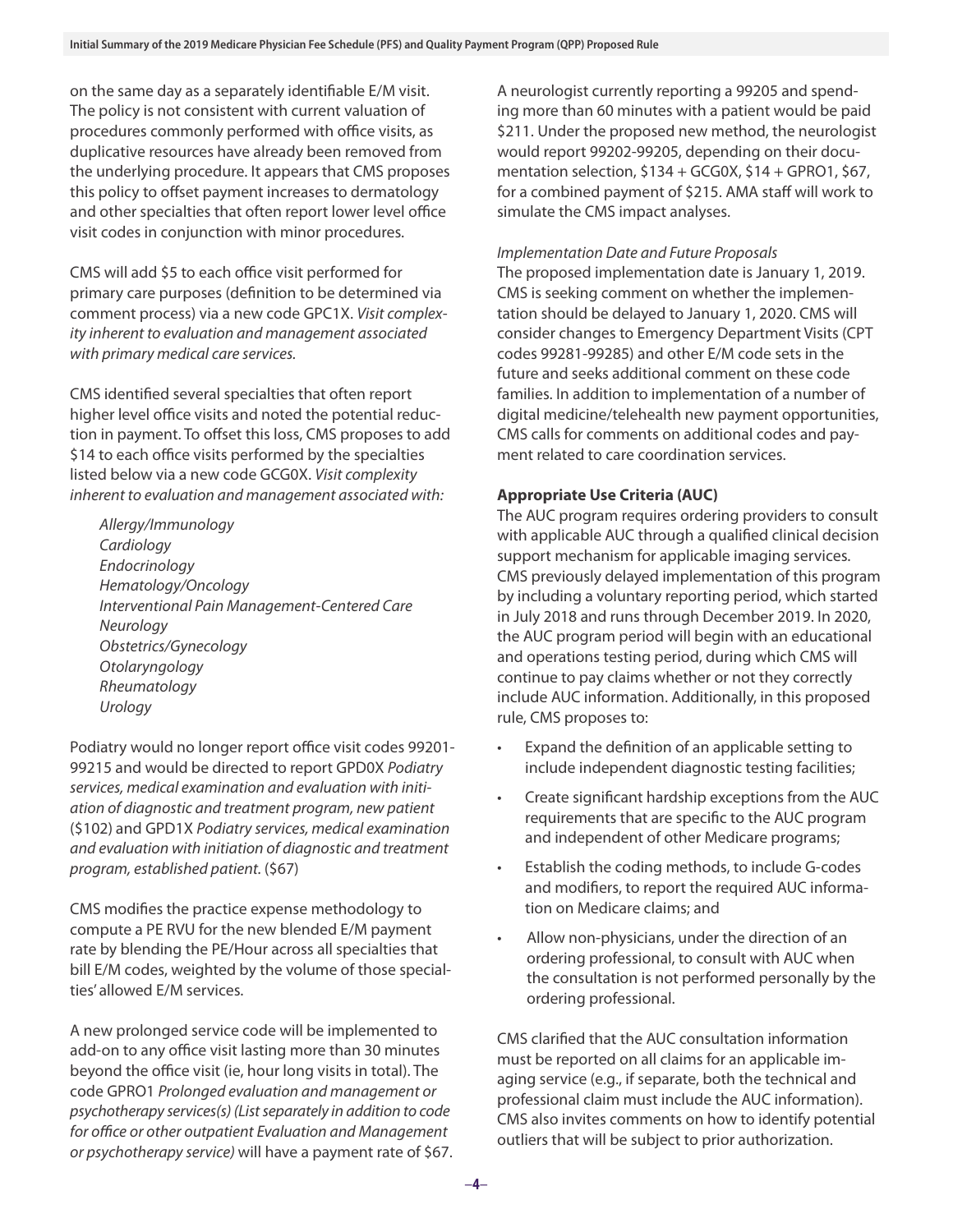# **Bundled Episode Payment for Substance Use Disorder (SUD) Treatment**

CMS seeks comment on a bundled episode-based payment for SUD treatment, including: codes, payments, components of a medication-assisted treatment (MAT) program, regulatory changes to help prevent opioid use disorder and improve access to treatment, identification of non-opioid alternatives for pain management and barriers to coverage of these alternatives. AMA has worked with the American Society of Addiction Medicine (ASAM) on an APM for managing treatment of opioid use disorder, but has some concern about implications of such an episode as part of the Physician Fee Schedule, particularly if subject to budget neutrality requirements.

# **Teaching Physician Documentation Requirements for E/M Services**

CMS proposes revising federal regulations by allowing the presence of the teaching physician during evaluation and management services to be demonstrated by the notes in the medical records made by a physician, resident, or nurse. CMS also proposes revising federal regulations to provide that the medical record must document the extent of the teaching physician's participation in the review and direction of services furnished to each beneficiary, and that the extent of the teaching physician's participation may be demonstrated by the notes in the medical records made by a physician, resident, or nurse.

The proposed rule may be contrary to CMS guidance dated May 31, 2018, regarding [E/M Documentation](https://www.cms.gov/Regulations-and-Guidance/Guidance/Transmittals/2018Downloads/R4068CP.pdf)  [Provided by Students](https://www.cms.gov/Regulations-and-Guidance/Guidance/Transmittals/2018Downloads/R4068CP.pdf). The May 2018 CMS guidance document allows teaching physicians to use medical student documentation, including history, physical exam and/or medical student decision making provided that he/she personally performs or re-performs the physical exam and medical decision making of the evaluation and management service and verifies the student's documentation. CMS' proposed rule does not incorporate the policy outlined in the May 2018 CMS guidance document related to E/M documentation provided by students.

# **Solicitation of Public Comments on the Low Expenditure Threshold Component of the Applicable Laboratory Definition under the Medicare Clinical Laboratory Fee Schedule (CLFS)**

The proposed rule contains a significant discussion regarding the laboratories required to report payment data to CMS under the PAMA. CMS notes that laboratory stakeholders have expressed concerns that CY2018 payment

rates for laboratory testing services paid on the CLFS are based on data that is not representative of the laboratory community, meaning that too few physician office laboratories, small independent laboratories, and hospital outreach laboratories are reporting pricing data to CMS. CMS is examining ways to ensure adequate reporting from all sectors of the laboratory community, proposing some changes to the Medicare revenue thresholds that trigger reporting requirements. The agency does state concern about the ability of physician-office based laboratories to accurately report the required information and the administrative burden that reporting places on physician practices, requesting more information about these issues from commenters. The AMA continues to work with physician specialty organizations and other laboratory community stakeholders to ensure adequate reimbursement for clinical testing services performed in office-based laboratories and plans to submit detailed comments on the impact on physician practices and patients.

# **Part B Drugs: Application of an Add-on Percentage for Certain Wholesale Acquisition Cost (WAC)-based Payments**

As called for in the President's 2019 budget proposal, the rule would reduce Medicare reimbursement rates for new drugs just coming onto the market. Generally, Medicare payment is tied to the Average Sales Price (ASP) for drugs, including discounts and rebates. Because there is no ASP data for new drugs, however, reimbursement during the first quarter they are available is tied to the Wholesale Acquisition Cost (WAC), which is based on the manufacturer's list price and does not include discounts and rebates. The ASP or WAC is then increased by 6 percent to reflect overhead costs (but after a 2 percent sequester cut is applied to Medicare's share of the payment, the add-on is actually 4.3 percent). Following a recommendation from the Medicare Payment Advisory Commission (MedPAC), the Administration is proposing to reduce the new drug add-on to 3 percent (which would then be subject to the sequester cut) for a period of three months.

# **Medicare Shared Savings Program (MSSP) Updates to Quality Measures**

In an effort to reduce administrative burden, eliminate redundant measures, and focus the MSSP quality measure set on more outcomes and patient experience measures, CMS proposes to eliminate ten measures and add one measure to the MSSP quality measure set beginning in performance year 2019. The changes would result in 24 measures for which ACOs would be held accountable. Two of the measures proposed for removal are related to admissions and the AMA has continually advocated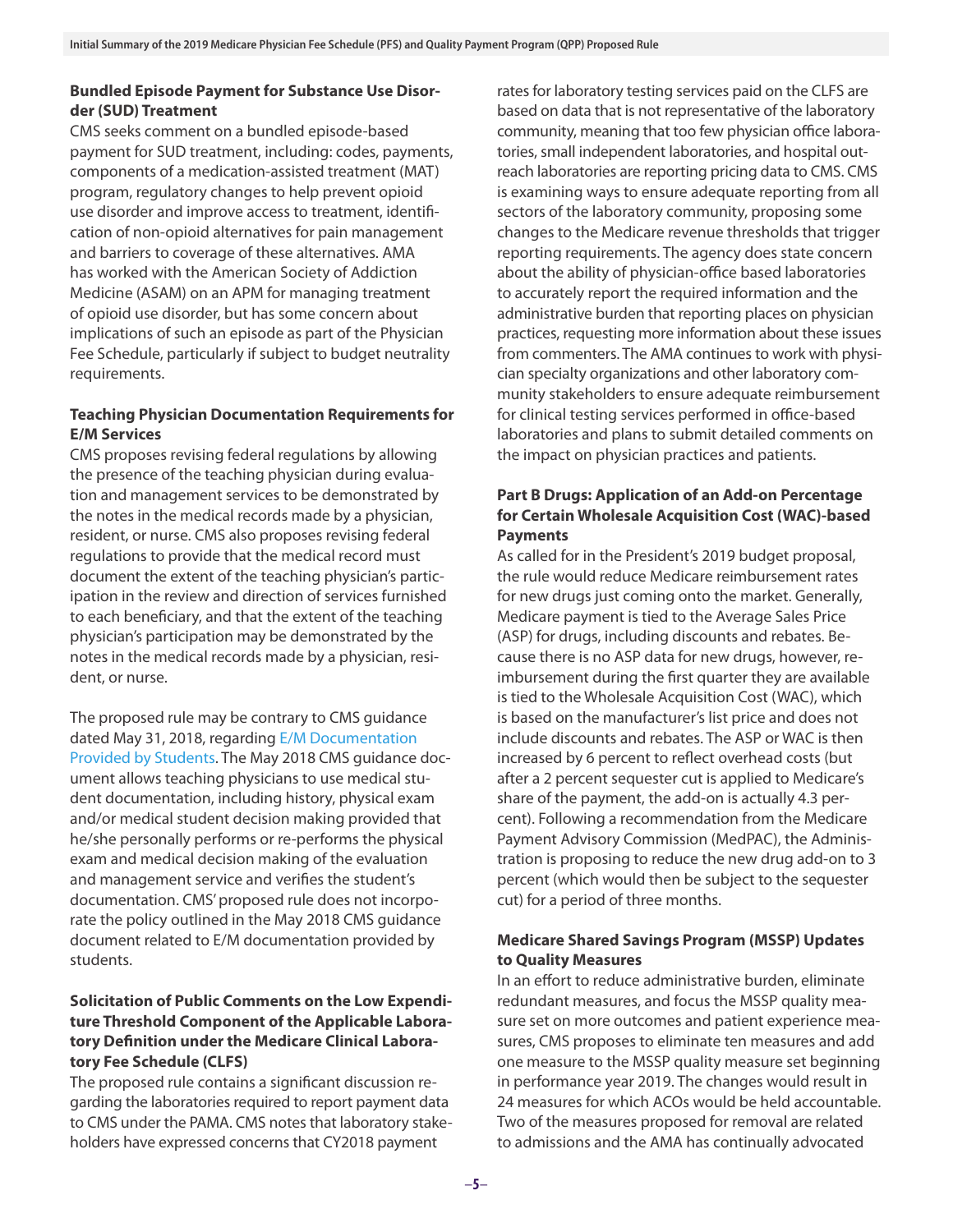that the measures be removed because they disincentive physicians in ACOs from appropriately admitting patients and providing high quality care.

#### **II. Quality Payment Program Proposals**

## **General Issues**

*MIPS Expanded to New Clinician Types*  CMS uses statutory authority to expand MIPS eligible clinicians to new clinician types including physical therapists, occupational therapists, clinical social workers, and clinical psychologists.

#### *Low-Volume Threshold*

CMS is proposing to add a third criterion for physicians to qualify for the low-volume threshold--providing fewer than 200 covered professional services to Part B patients. CMS is also proposing a new opt-in policy that allows practices to opt-in to participate in the MIPS program or create virtual groups if they meet or exceed one or two but not all of the low-volume threshold elements (have less than or equal to \$90,000 in Part B allowed charges for covered professional services, provide care to 200 or fewer beneficiaries, or provide 200 or fewer covered professional services under the PFS).

#### *Performance Threshold*

CMS proposes to set the overall performance threshold for determining bonuses or penalties at 30 points and the additional exceptional performance threshold at 80 points for performance year 2019.

#### *Medicare Part B Drugs*

As Congress required in the Bipartisan Budget Act of 2018, CMS proposes to remove Part B drugs from the low-volume threshold determinations and from physicians' payment adjustments.

#### *Special Status Determination Periods*

CMS proposes to consolidate the determination periods to establish whether a practice qualifies for special statuses including the low-volume threshold, non-patient facing physician, small practice, and hospital-based physician. The new consolidated determination periods will run from October 1, 2017 to September 30, 2018 and from October 1, 2018 to September 30, 2019.

#### *Virtual Groups*

CMS made very minor changes to its virtual group policies for the 2019 performance year. Physicians can now inquire about their groups' TIN size through the QPP Service Center, and can make an election to participate in a Virtual Group via a web-based system beginning in 2022.

#### *Facility-Based Scoring Option*

2019 is the first year physicians can choose to use a facility-based scoring option for the MIPS quality and cost performance categories. Specifically, in order to use facility-based scoring, physicians must perform 75 percent of their services in inpatient, on-campus outpatient or emergency room settings, and must have at least one service billed with the place of service (POS) code used for inpatient (21) or emergency room (23). For groups, 75 percent or more of the National Provider Identifiers (NPIs) billing under the group's Tax Identification Number (TIN) must be eligible for facility-based measurement as individuals.

Facility-based scoring will automatically be applied to MIPS eligible clinicians and groups who qualify and would benefit by having the facility-based score for their quality performance, as long as they submit data under the Improvement Activity (IA) or Promoting Interoperability (PI) categories. CMS maintains the 30 percent floor, so any physician who scores below 30 percent via the facility-based reporting option would have their score reset to 30 percent in the quality performance category. CMS is also seeking comment on possibly expanding the facility-based scoring option to other settings in future years, specifically to post-acute care and end-stage renal disease settings.

#### *Accounting for Social Risk Factors*

CMS proposes to maintain the complex patient bonus. CMS proposes to change the eligibility determination period for this bonus to October 1 of the calendar year preceding the applicable performance period and ending on September 30 of the calendar year in which the performance period occurs, similar to the proposed changes to the special status determination period.

## **Quality: Now 45 percent of a physician's final score**

#### *Meaningful Measures Initiative*

CMS is continuing its Meaningful Measures initiative and notes it believes this will streamline reporting for physicians. Quality measure changes include adding ten new quality measures, removing 36 measures immediately, and removing 52 measures using a more gradual process for measure removal provided in the CY 2018 final rule. As part of this effort, CMS proposes to revise the definition of a high-priority measure to include quality measures that relate to opioids and to further clarify the types of outcome measures that are considered high priority. CMS proposes a high-priority measure to mean an outcome, appropriate use, patient safety, efficiency, patient experience, care coordination or opioid-related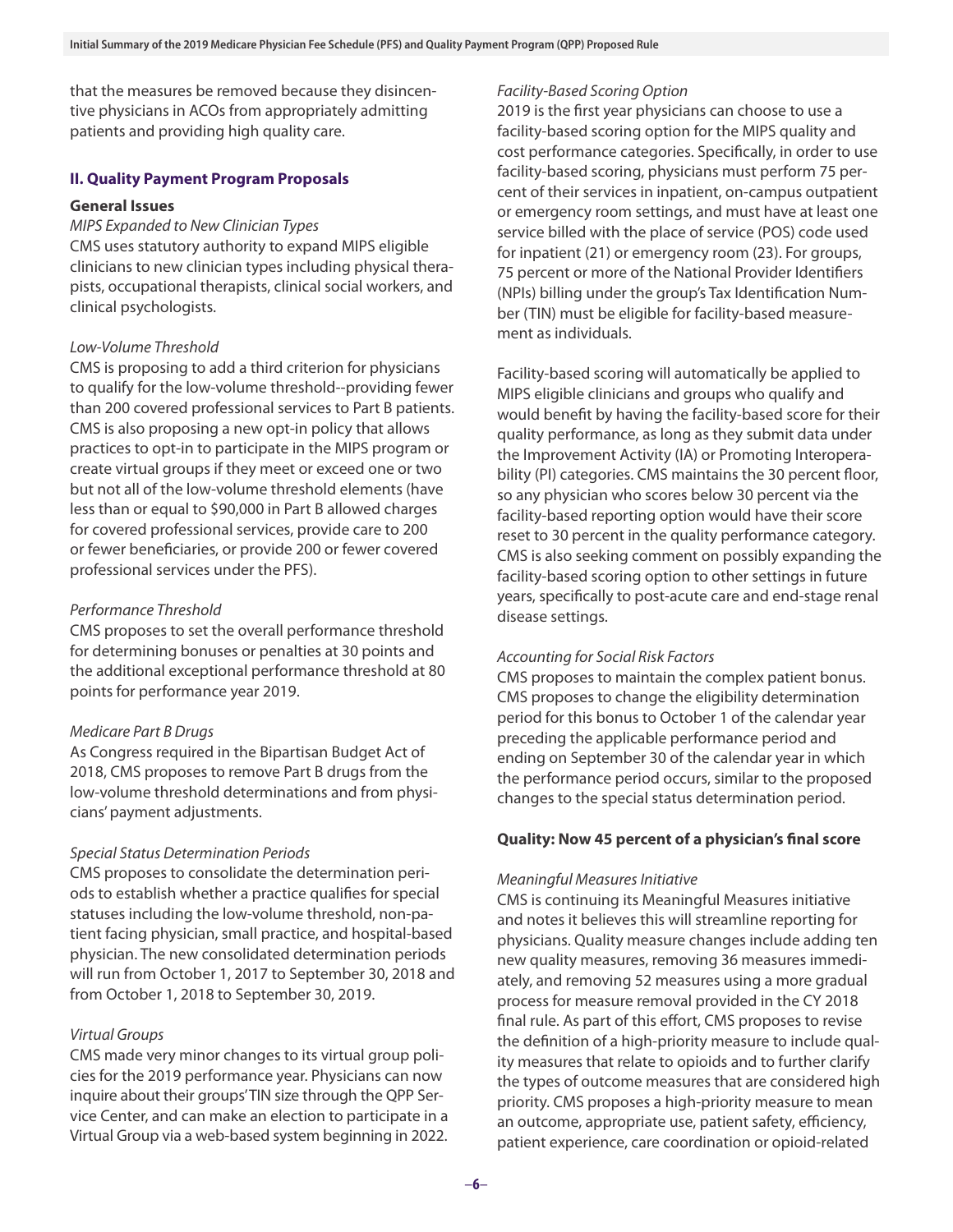quality measure. We have concerns with the large number of measures being removed absent a reduction in quality reporting requirements and will further analyze how this will affect physicians in different specialties.

## *New Reporting Option*

CMS proposes to allow for a combination of data collection types for the quality performance category. CMS will score the measure based on the most successful collection type. The multiple-submission type option does not apply to web-interface reporters.

CMS proposes to limit the claims based reporting option to individuals who are in small practices. However, CMS also expands the claims-based reporting option to allow small group practices (15 or fewer eligible clinicians) to report via claims.

## *Small Practices*

CMS maintains the three point floor for quality measures that do not meet the data completeness requirement. In addition, CMS proposes to move the small practice bonus points to a physician's quality category score. The small practice bonus points would be capped at 3 points for 2019.

# *Reporting Period*

CMS maintains a full-year reporting period for the quality performance category in 2019, despite the AMA's advocacy to allow physicians and groups the option to submit a minimum of 90-days of data.

#### *Score Re-weighting*

CMS proposes to re-weight a physicians' score in the quality performance category if the score cannot be calculated due to lack of available measures, due to extreme and uncontrollable circumstances, or if an eligible clinician joined a practice in the last 90-days of a performance period and the practice does not participate as a group.

*Data Completeness Criteria, Threshold and Scoring* CMS maintains that for a physician to be successful in reporting on a measure, they must meet the data completeness criteria of 60 percent of all denominator eligible patients, and must report a minimum of 20 cases. Physicians reporting via claims must report on 60 percent of Medicare Part B patients only and on a minimum of 20 cases.

If a measure has a benchmark and a physician meets the data completeness criteria, they are eligible to receive three to ten points based on performance compared

to the benchmark. If a physician fails to meet the data completeness criteria, they would only be eligible to receive three points. CMS proposes to reduce the point floor to one point in the 2020 performance period, except for small practices who would continue to receive three points if they do not meet the data completeness criteria.

## *Topped Out Measures*

For the 2020 payment year, six measures will receive a maximum of seven measure achievement points, provided that the applicable measure benchmarks are identified as topped out again in the benchmarks published for the 2018 performance period. Beginning with the 2021 MIPS payment year, measure benchmarks (except for Web Interface) that are identified as topped out for two or more consecutive years will receive a maximum of seven measure achievement points beginning in the second year the measure is identified as topped out.

*Measures Impacted by Clinical Guideline Changes*  Measures impacted by clinical guideline changes will be given a score of zero, and the physician who reports the measure will have his or her quality performance category denominator score reduced by 10.

## *Bonus Points*

- High-Priority Measures: For the 2019 performance year, CMS proposes to discontinue awarding bonus points to CMS Web Interface reporters for reporting high-priority measures, but would continue the high priority bonus (as long as a physician reports on a minimum of one high-priority measure) for all other reporting types.
- End-to-end Reporting: CMS proposes to continue to assign bonus points for end-to-end reporting for the 2021 payment year as a way to incentivize reporting through electronic means.

# *Future Approaches to Scoring the Quality Performance Category*

CMS is seeking comment on several approaches to scoring quality in the future as an effort to move physicians toward reporting high-value measures and more accurate performance measurement. The AMA has some initial concerns with the proposals because they appear to add complexity to the program as opposed to simplifying scoring and reducing physician burden.

# **Cost: Now 15 percent of a physician's final score**

#### *Cost Category Weight*  Currently, 10 percent of physicians MIPS score is tied to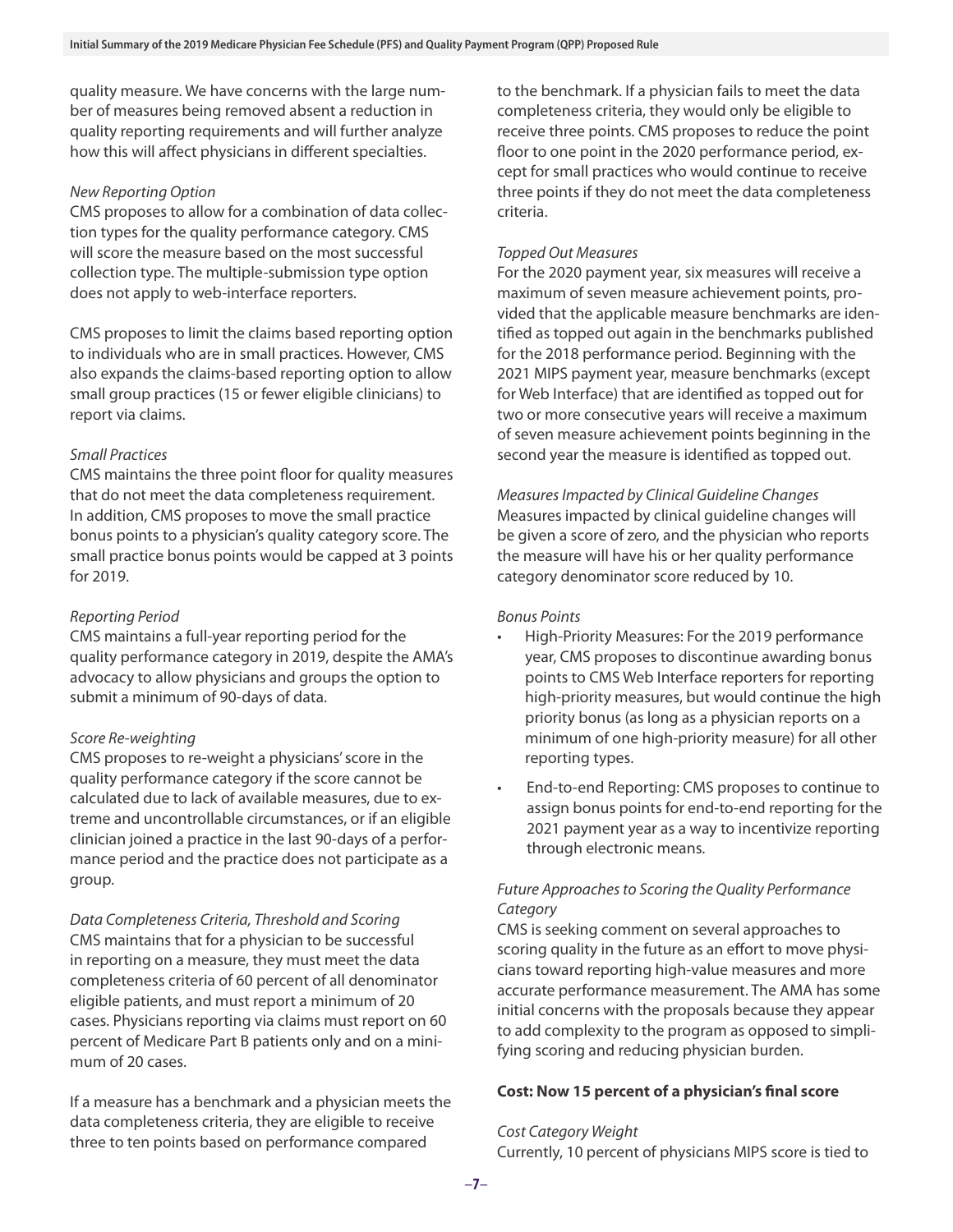costs. This was originally scheduled to rise to 30 percent in the 2019 performance year; however, legislation pushed by the AMA and adopted earlier this year authorized CMS to weight costs at any level from 10 percent to 30 percent through the next three years. CMS is proposing to increase the cost weight to 15 percent in 2019 and then increase it by an additional 5 percent in each of the next two performance years until it reaches the maximum 30 percent in the 2022 performance year.

## *Cost Measures*

The proposed rule would retain the two existing cost measures (Medicare Spending Per Beneficiary and Total Per Capita Cost of Care) with no changes and add eight new episode-based measures in 2019. All of the measures include both Part A and Part B costs and are calculated from administrative claims. CMS intends to continue setting a relatively low 0.4 percent reliability threshold for all of the cost measures in order to "measure as many clinicians as possible in the cost performance category." The agency is also considering increasing the length of the cost category measurement period to two years in the future so more physicians would meet minimum case thresholds to be counted in at least one cost measure.

Unlike the current measures, which had no real clinical input, the new episode measures were developed with significant input from clinicians. They have undergone a limited pilot test in which most, but not all, exceeded the 0.4 percent reliability threshold. Five of the new measures are tied to costs associated with a particular procedure (elective percutaneous coronary intervention, knee arthroplasty, revascularization for lower limb ischemia, routine cataract removal with IOL, and screening colonoscopy). Three (intracranial hemorrhage or cerebral infarction, simple pneumonia with hospitalization and ST-Elevation Myocardial Infarction with PCI) involve costs associated with an acute inpatient medical condition. Reliability was generally higher for the procedural than the medical measures.

Procedural episodes would be attributed to any physician who billed one of the trigger procedure codes, and any physician with at least 10 episodes in a given measure would be scored on it. For medical condition measures, CMS proposes to attribute episodes to each physician who bills for inpatient E/M services and is affiliated with a group (TIN) that provides at least 30 percent of inpatient E/M codes during a hospitalization for the condition in question. To have the measure counted in the cost score, the TIN would need a minimum of 20 cases. Earlier versions of the measure were attributed at

the individual level rather than the TIN level unless the physicians participated as a group. The modification is intended to make more physicians subject to the cost category.

# **Promoting Interoperability (PI) (previously Advancing Care Information): 25 percent of a physician's score**

*2015 Certified Electronic Health Record Technology (CEHRT)* CMS proposes to require all physicians to use 2015 CEHRT in 2019.

## *Program Requirements*

CMS proposes to allow physicians to report fewer measures, and adopts a new performance-based scoring methodology, rather than the previous threshold approach. Proposals also include the elimination of the base, performance and bonus scoring. Instead, CMS would score physicians on a 100 point scale at the individual measure level. CMS also maintains the hardship exemption for this performance category.

## *New Measures*

CMS proposes to add two new measures to the e-Prescribing objective: Query of Prescription Drug Monitoring Program and Verify Opioid Treatment Agreement. It also consolidates two former measures into one new measure: Receive and Incorporate Health Information.

#### *Reporting Period*

CMS proposes to allow physicians to report for any consecutive 90-day reporting period in 2019.

# **Improvement Activities (IA): 15 percent of a physician's score**

#### *IA Reporting*

CMS proposes to maintain an attestation reporting option and a 90-day reporting period for the IA performance category. CMS also proposes to maintain reduced reporting requirements for small practices. CMS is proposing six new IAs, modifications to five existing IAs, and removal of one existing IA.

#### *Bonuses in PI Category*

The previous bonus that physicians could receive in the ACI / PI category for completing certain IA activities has been removed. As such, proposed IAs must meet one of CMS' other enumerated criteria to be considered for inclusion in the program (in previous years, an IA that could result in a PI bonus would be sufficient to be considered for inclusion by CMS).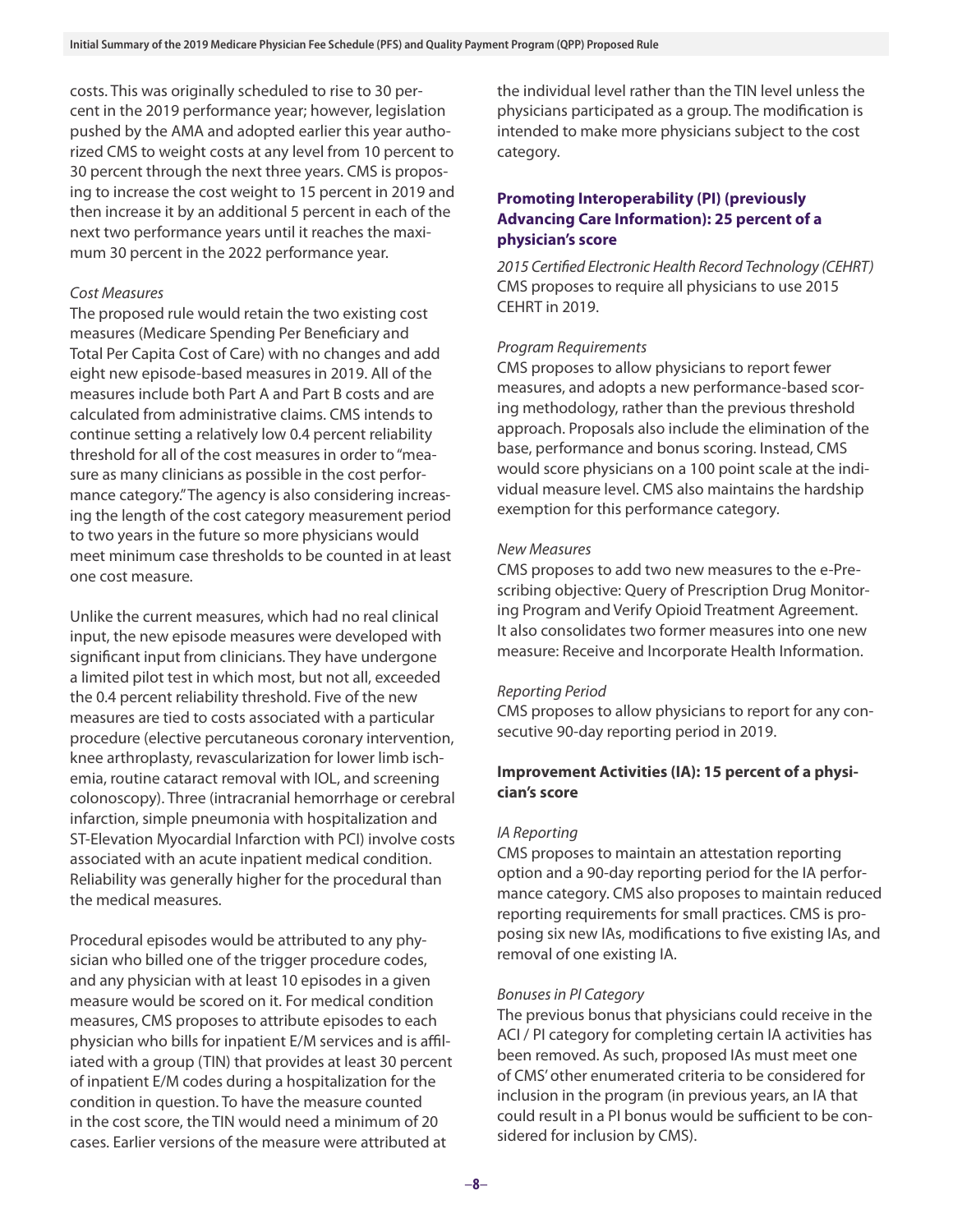# *New IA Criterion*

CMS is proposing to adopt an additional criterion entitled "Include a public health emergency as determined by the Secretary" to the criteria for nominating new IAs to promote clinician adoption of best practices to combat public health emergencies such as the opioid epidemic. New IAs are not required to meet this criterion; rather, it is an additional option for stakeholders to utilize when submitting nominations for new IAs.

#### **Alternative Payment Models (APMs)**

#### *Advanced APMs*

Consistent with AMA recommendations not to require APM participants to take increased financial risk in order to quality as Advanced APMs, CMS proposes to maintain the revenue-based financial risk requirement for Advanced APMs at 8% of revenues for an additional 4 years, from 2021 through 2024.

Beginning in 2019 for Medicare APMs and 2020 for Other Payer APMs, CMS proposes to increase from 50% to 75% the percentage of an APM's participating physicians required to use CEHRT in order for APMs to qualify as Advanced APMs. AMA previously opposed such an increase and is considering recommending alternative approaches to meeting requirements for use of health IT in Advanced APMs.

#### *All-Payer Combination Option*

Consistent with AMA advocacy, CMS proposes to allow participants in Other Payer APMs to describe their compliance with requirements that 50% of APM physicians use CEHRT, instead of mandating that APM payment contracts explicitly require use of CEHRT. As AMA recommended, CMS proposes to certify Other Payer APMs as meeting CMS requirements for APMs for up to 5 years instead of having to annually re-apply.

CMS proposes to add a third option to assess whether physicians have met the All-Payer threshold for Qualified APM Participants at the practice level (Taxpayer ID Number), in addition to the individual level and the APM Entity level. CMS also clarifies that APM participants can meet Medicare and Other Payer participation thresholds using patient counts for one threshold and payment counts the other threshold, whatever is most advantageous to the physician.

#### *MAQI Demonstration*

In response to AMA advocacy aimed at helping physicians who practice in areas with an above-average proportion of Medicare patients in Medicare Advantage (MA) plans, the proposed rule waives requirements

for MIPS reporting and MIPS payment adjustments for physicians participating in MA APMs, effective in 2018, whether or not the physician also participates in APMs for Medicare fee-for-service patients.

## **Physician Compare**

CMS proposes not to publicly report first year quality and cost measures for the first two years a measure is in use to help clinicians and groups first gain feedback in program. CMS also proposes to only use an indicator for "successful" performance in the PI performance category starting with year two data. CMS also proposes to determine measure benchmarks based on historical data beginning with year three, and add star ratings for Qualified Clinical Data Registry (QCDRs) measures beginning with performance year two.

## **Notes on Estimated Impacts of the 2019 QPP Proposals**

Although CMS recently provided physicians with performance feedback and scores for their 2017 MIPS reporting, the estimated impacts in the 2019 proposed rule are still based on reporting under the legacy programs that predated MIPS. Last year's final rule projected that 90 percent of MIPS-eligible clinicians would participate in MIPS reporting, and 97.1 percent of these clinicians in practices of all sizes would receive a positive or neutral payment adjustment in 2020 based on their 2018 MIPS reporting. The current proposed rule forecasts that 96.1 percent of clinicians in practices of all sizes will receive a positive or neutral payment adjustment in 2021 based on 2019 MIPS reporting.

For clinicians in practices of 15 or fewer, last year's rule projected 90 percent of MIPS participants would get a neutral or positive payment adjustment. The current proposed rule projects that 92.5 percent of MIPS participants in practices of 15 or fewer will get a neutral or positive payment adjustment in 2021. The percentage of clinicians in small practices that are projected to get an "exceptional" payment adjustment is 46.4 percent. CMS estimates that clinicians in small practices participating in MIPS will perform as well or better than mid-size practices and will receive an average 1.9 percent incentive payment. CMS also notes that 28,096 of the 31,921 clinicians who are projected to be MIPS-eligible but not to submit any MIPS data are in practices of less than 15.

The 2018 final rule contained two different estimates of the number of APM participants excluded from MIPS on that basis, listed in one impact table as 70,732 and elsewhere in the rule as between 185,000 and 250,000. The 2019 proposed rule projects that between 160,000 and 215,000 clinicians will be Qualified APM Participants in the 2021 payment year.